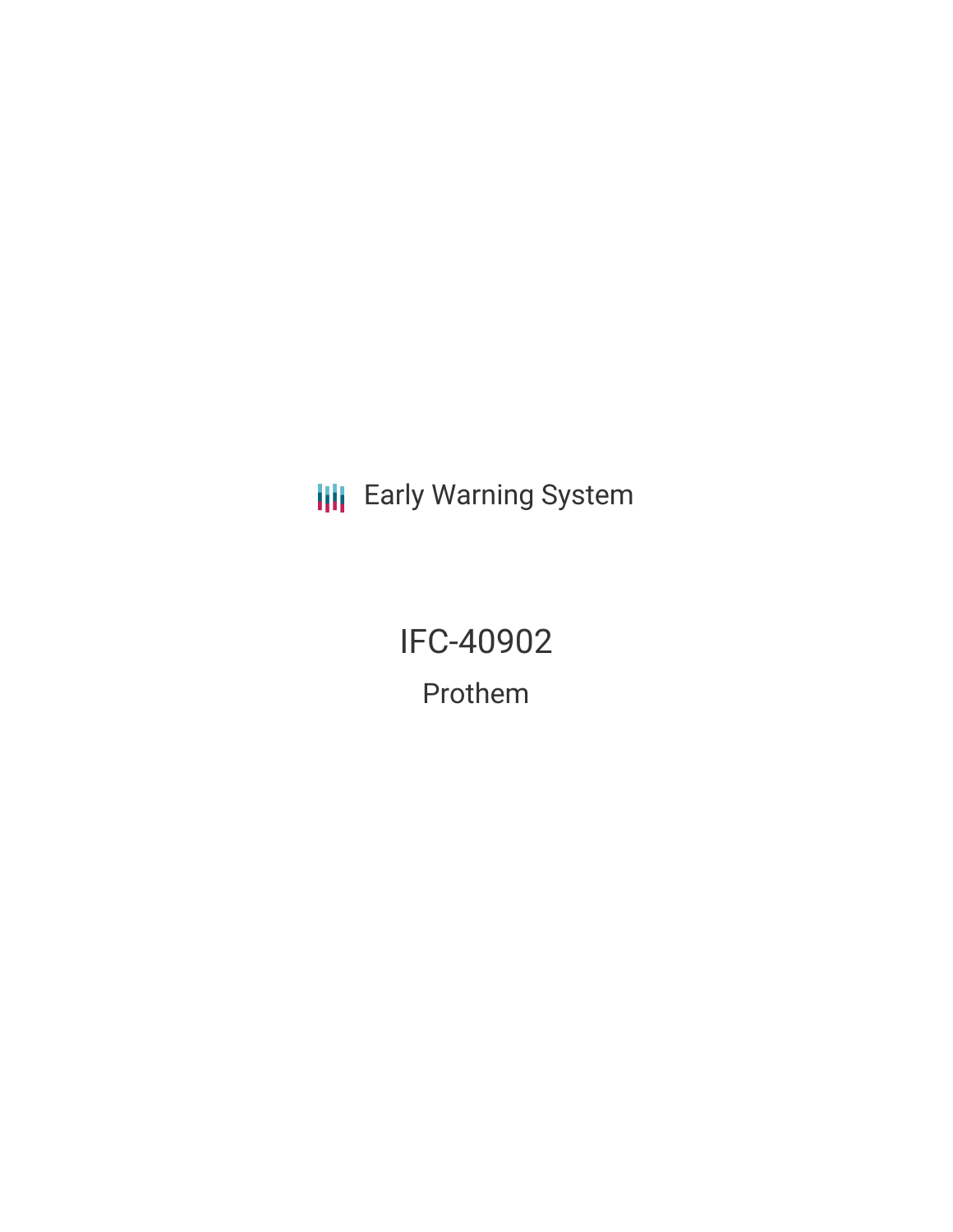# **Quick Facts**

| <b>Countries</b>               | Burundi                                 |  |  |
|--------------------------------|-----------------------------------------|--|--|
| <b>Financial Institutions</b>  | International Finance Corporation (IFC) |  |  |
| <b>Status</b>                  | Proposed                                |  |  |
| <b>Bank Risk Rating</b>        | B                                       |  |  |
| <b>Voting Date</b>             | 2018-05-15                              |  |  |
| <b>Borrower</b>                | PROTHEM USINE S.A.                      |  |  |
| <b>Sectors</b>                 | Industry and Trade                      |  |  |
| <b>Investment Type(s)</b>      | Loan                                    |  |  |
| <b>Investment Amount (USD)</b> | \$2.00 million                          |  |  |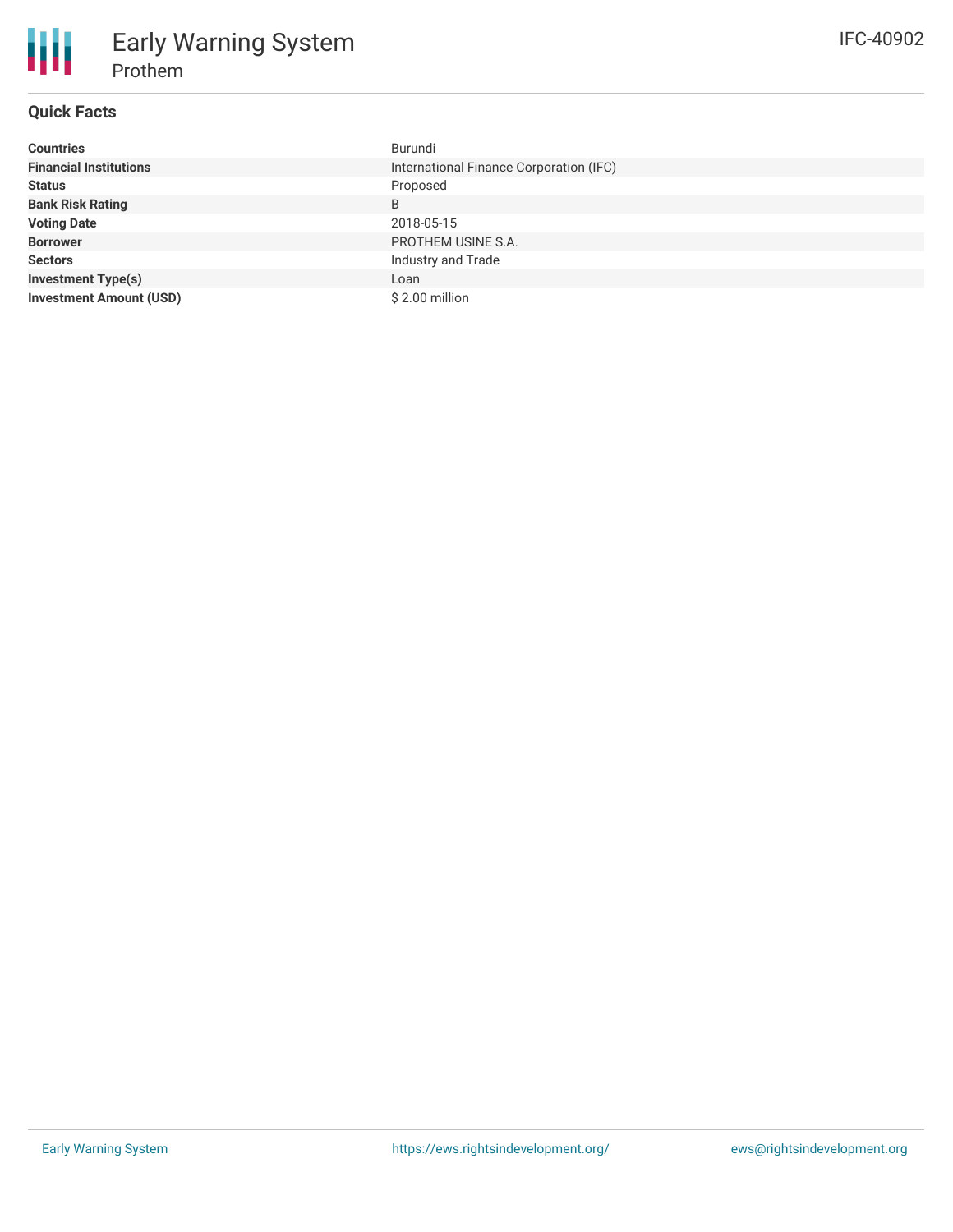

### **Project Description**

IFC is considering to provide an A Loan of up to US\$2.0 million to Prothem Usine S.A. ("Prothem" or the "Company") to partfinance the capacity expansion program (the "Project") which includes installation of a new processing line and a boiler at the factory, construction of hanger for tea collection, purchase of motor vehicles, development of own tea estate and investment associated to obtain Rainforest Alliance Certificate.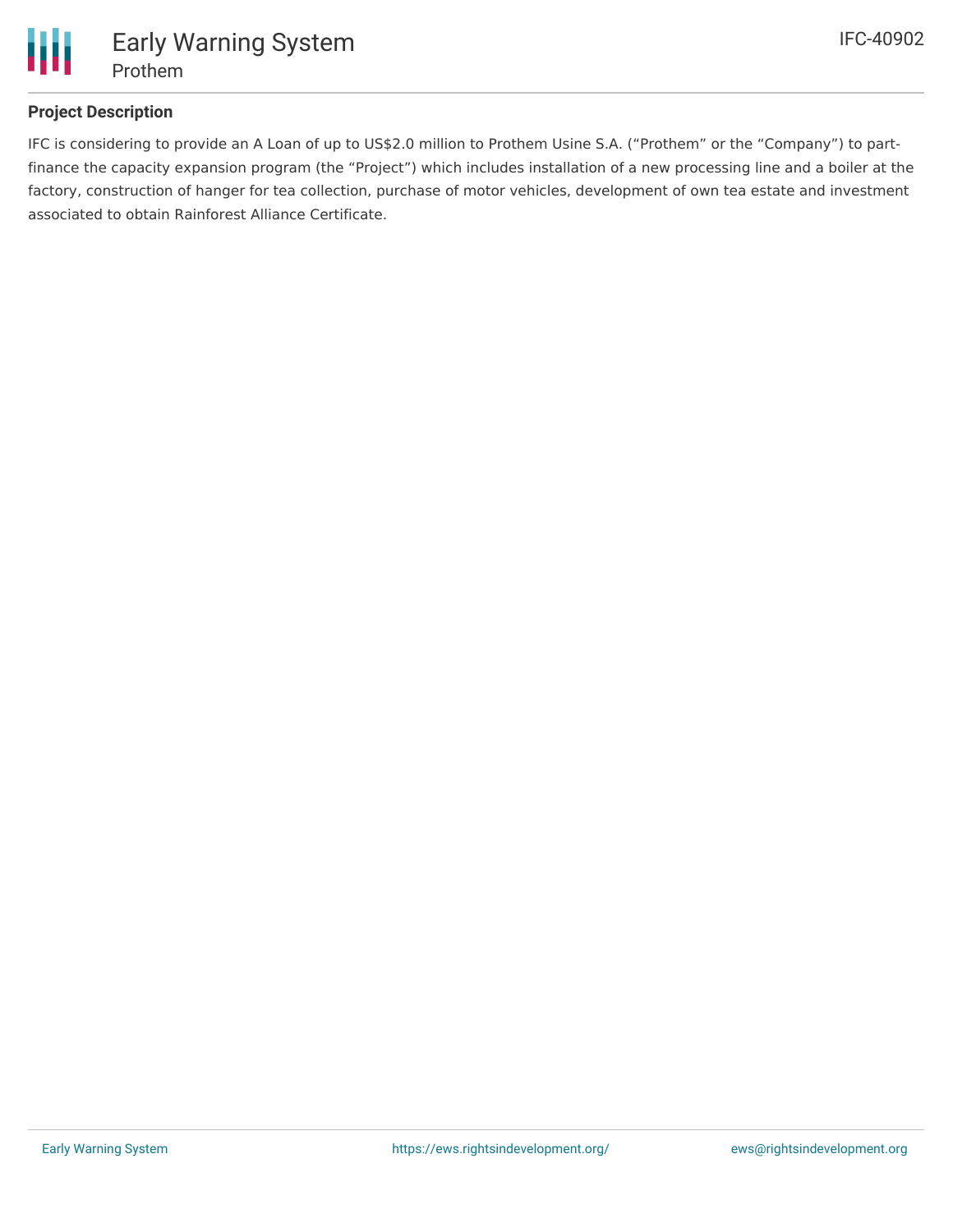#### **Investment Description**

• International Finance Corporation (IFC)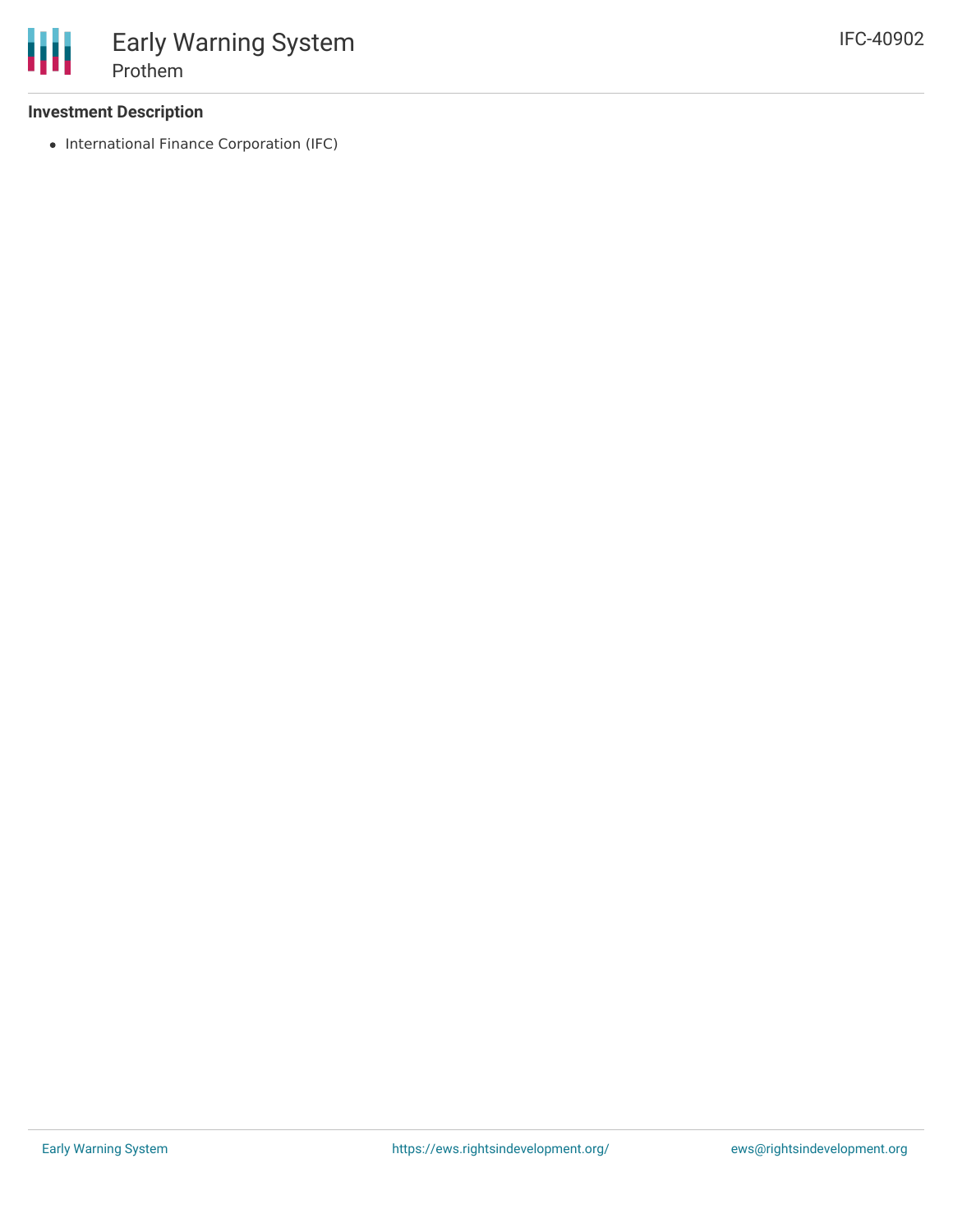

#### **Private Actors Description**

Founded in 2006, Prothem is the first privately-owned tea company in Burundi, operating tea processing factory in Gisozi Commune of Mwaro Province. The factory currently has a capacity to process 6 million kilogram (kg) of green leaf annually supplied by c.11,000 smallholder farmers into made tea for export sales. Prothem is primarily owned by Ms. Aline Kaparaye; DOB Equity - an impact fund from Netherlands; ICCO Foundation - an international nonprofit organization from the Netherlands; Prothem ASBL, a non-profit farmers organization, Other independent farmers and businessmen from Burundi.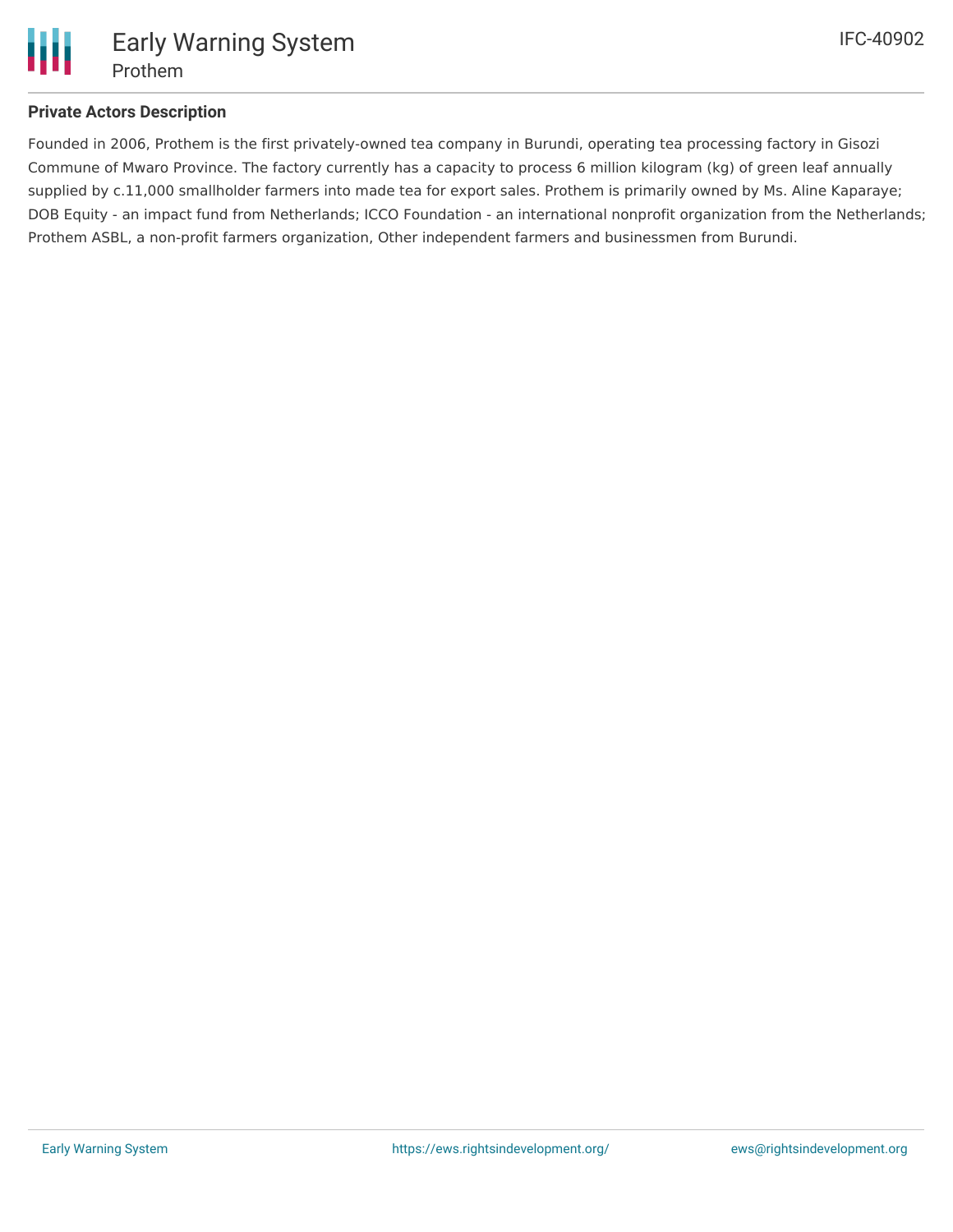

| <b>Private Actor 1</b> | <b>Private Actor</b><br>Role | <b>Private Actor</b><br><b>Sector</b> | <b>Relation</b>          | <b>Private Actor 2</b> | <b>Private Actor</b><br>2 Role | <b>Private Actor</b><br>2 Sector |
|------------------------|------------------------------|---------------------------------------|--------------------------|------------------------|--------------------------------|----------------------------------|
|                        |                              | $\overline{\phantom{0}}$              | $\overline{\phantom{0}}$ | Prothem Usine S.A.     | Client                         | $\overline{\phantom{a}}$         |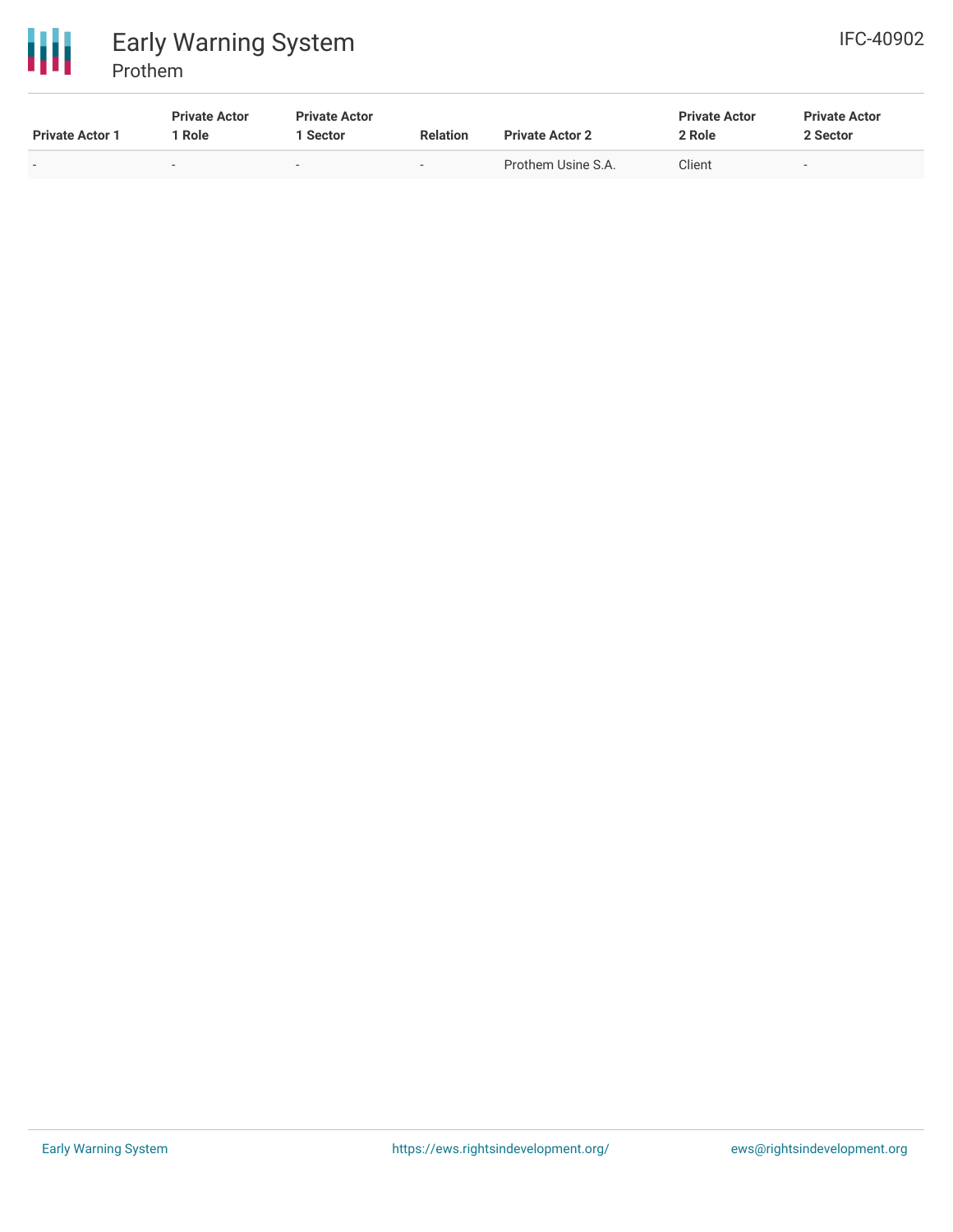

## **Contact Information**

Prothem Usine S.A. Samuel Karima Managing Director + 257 72364471, +257 22220780, + 257 22278667 samuel.karima@prothem.bi Prothem Usine s.a., Gisozi Tea, B.P. 176 Bujumbura – Burundi www.prothem.bi

#### ACCOUNTABILITY MECHANISM OF IFC

The Compliance Advisor Ombudsman (CAO) is the independent complaint mechanism and fact-finding body for people who believe they are likely to be, or have been, adversely affected by an IFC or MIGA- financed project. If you submit a complaint to the CAO, they may assist you in resolving a dispute with the company and/or investigate to assess whether the IFC is following its own policies and procedures for preventing harm to people or the environment. If you want to submit a complaint electronically, you can email the CAO at CAO@worldbankgroup.org. You can learn more about the CAO and how to file a complaint at http://www.cao-ombudsman.org/